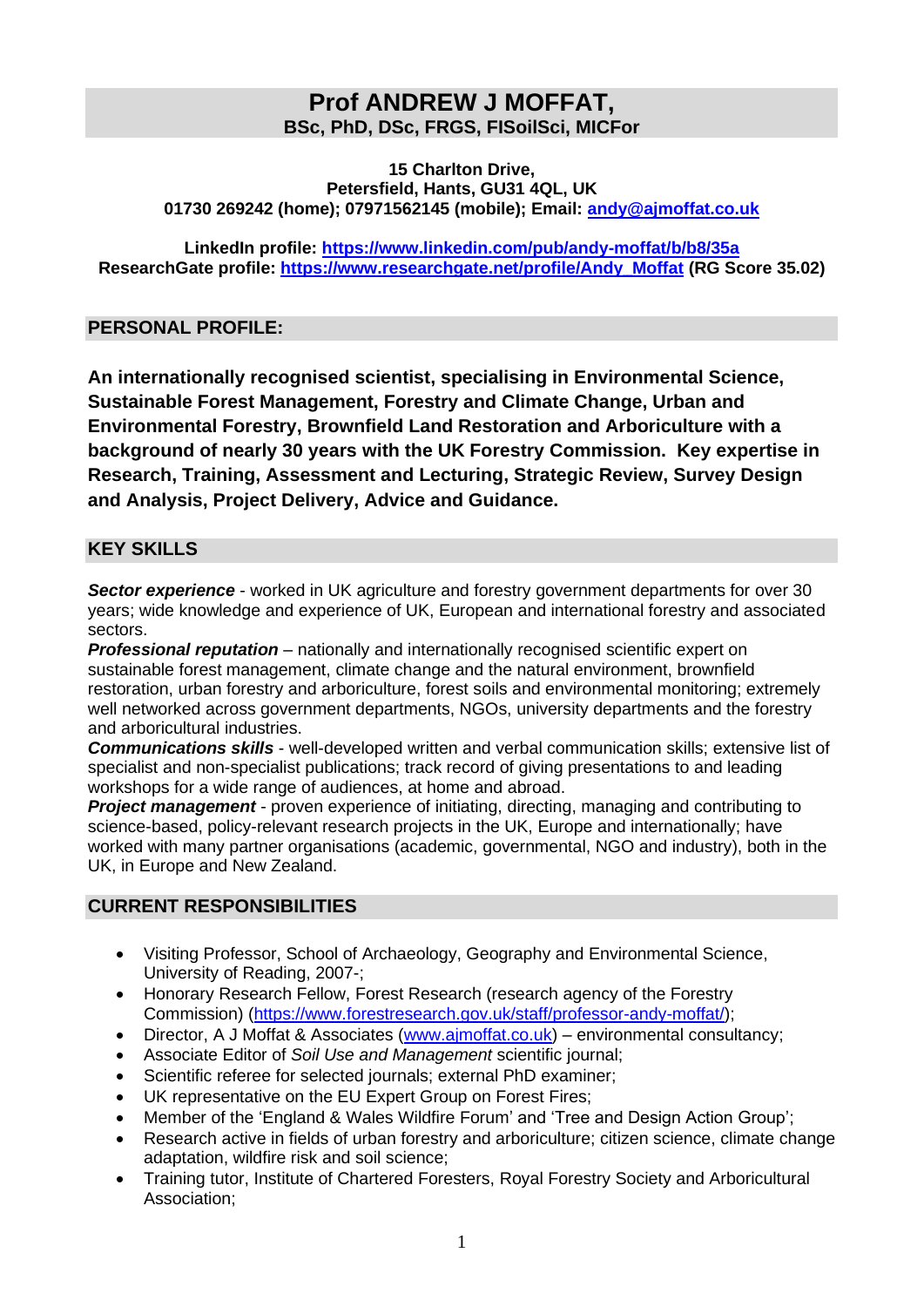- THRIVE mentor, University of Reading;
- Trustee, the Petersfield (civic) Society.

# **KEY CAREER ACHIEVEMENTS**

#### **Environmental Consultancy**

- Successfully launched environmental forestry and arboricultural consultancy in 2013;
- Undertaken a wide range of projects for public and private clients at home and abroad (e.g. Forest Europe, European Commission, European Environment Agency, European Forest Institute, Scottish Forestry, Natural Resources Wales, Defra, Forestry Commission, Historic England ):
- Maintained commitment to scientific publication and communication.

## **Forestry**

- As Head of Forestry and Climate Change in Forest Research until 2013 managed c. 50 staff with annual budget of £5.25 million;
- As member of Forest Research Executive Board managed forest environmental and tree health science at national level;
- Recognised as national and international authority in forest soil science, land reclamation and regeneration, urban forestry, forest monitoring, climate change risk and forest fires. Published extensively in these subjects;
- Provided scientific direction at highest level to support 'Forestry for Economic Regeneration', one of four major policy aims in English forestry in recent decades;
- Led UK scientific input into negotiating and drafting European legislation on forest monitoring (e.g. Forest Focus Regulation). Ensured maximum benefit and co-funding for British monitoring interests;
- Set up the archaeological and heritage research unit in Forest Research, helping to dissipate misunderstanding between forestry and archaeological sectors;
- Set up first comprehensive metadatabase of forest research data in Forest Research to ensure efficient access for colleagues and customers.

#### **Environmental and Climate Change Science**

- Formed Centre for Forestry and Climate Change in 2009, the centre of excellence in climate change and tree health research. Highly regarded across forestry sector for its expertise and problem solving abilities;
- Wrote or co-authored influential reports for (a) Defra sponsored 2012 UK Climate Change Risk Assessment as forestry sector lead author, (b) the UK National Ecosystem Assessment in 2011, (c) the government Foresight report on Land Use Futures in 2010, and (d) the review of effects of climate change on soils for Defra in 2005.
- Played a prominent part in the delivery of climate change adaptation guidance for Scotland as part of ClimateXChange [\(http://www.climatexchange.org.uk\)](http://www.climatexchange.org.uk/)

#### **Wildfire Research**

- Represents the UK on the European Commission Expert Group on Forest Fires;
- Published widely on this subject, including governance, social and health aspects;
- Co-operated with New Zealand in developing new systems for managing forest fire risk in the UK; has subsequently worked with all four UK administrations to deliver them;
- Member of the England and Wales Wildfire Forum.

# **Land Reclamation and Waste Recycling**

• Authored government guidance on land reclamation and use of organic waste materials (sewage sludge, composts) in land reclamation. Led to step change in reclamation practice and vastly improved land after-uses following mineral extraction;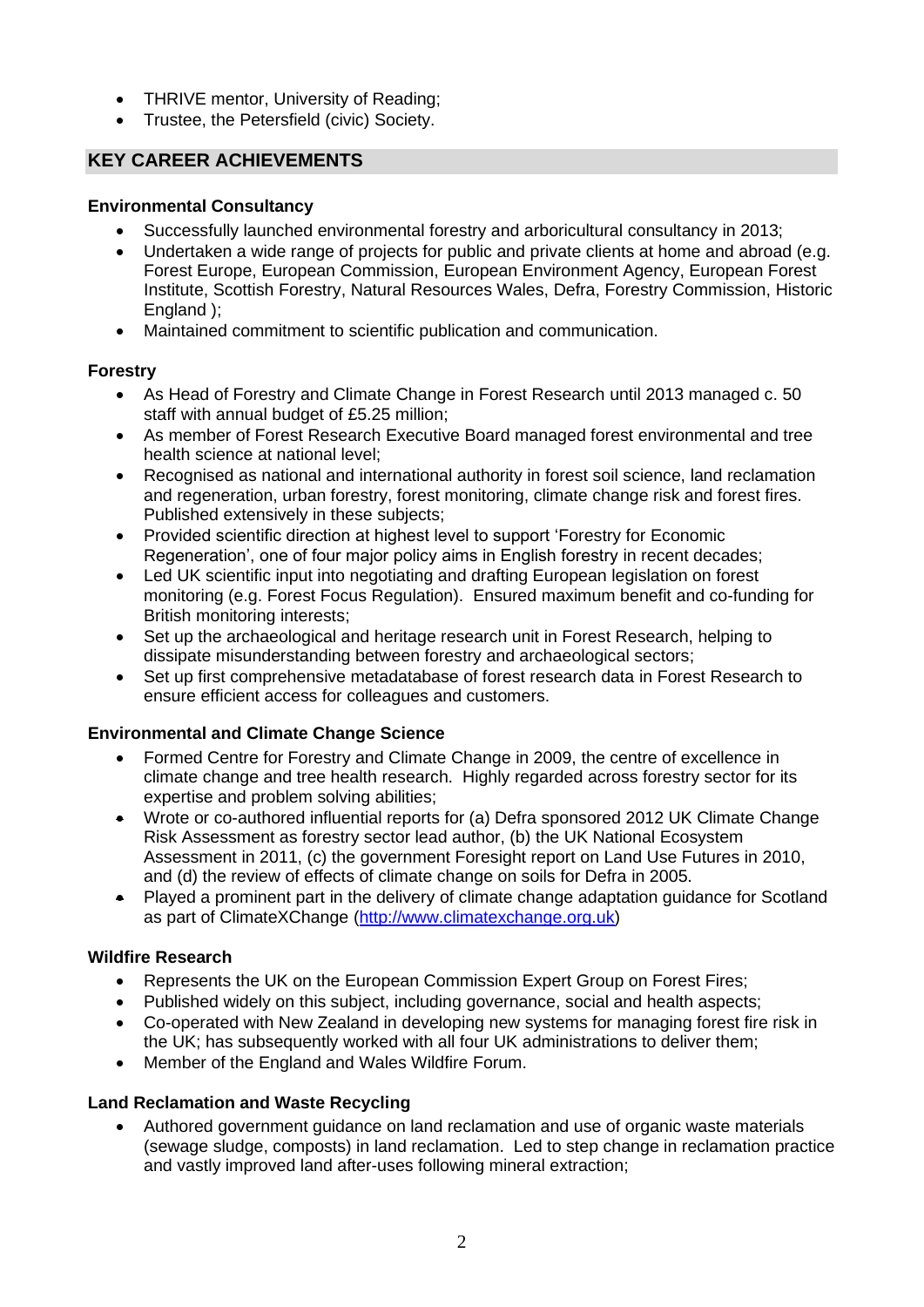- Provided scientific understanding, guidance and built confidence for expansion of community forestry movement on derelict land, helping in many hundreds of hectares being reclaimed to beneficial use;
- Created urban and land reclamation research unit within Forest Research in 2000, showcasing expertise. Gained much influence in forestry / land reclamation sectors;
- Instrumental in change in government policy and practice in respect of landfill reclamation and post-closure management involving trees and woodlands, leading to many more trees being planted on restored landfills, enhancing landscape and natural habitat of these sites;
- Provided total reclamation solution for restoration of opencast coal tips for woodland;
- Supported the water industry in testing the operational use of biosolids for land reclamation to woodland, and showed the value of their products;
- Chair of British Land Reclamation Society, 2013 to 2018.

## **Urban Forestry and Arboriculture**

- Transformed urban forestry in Britain since its modern inception, providing high-level scientific and technical underpinning:
- Co-authored the first practical guidance on 'Urban Forestry Practice' in Britain, and many influential scientific papers;
- Principal Investigator of four workstreams in the EPSRC-funded 'Sustainable Urban Brownfield: Integrated Management (SUBR:IM)' project (2003-2007);
- Co-authored the 'Benefits of Green Infrastructure' report for Defra (2010); and England's Community Forests Woodland Creation Handbook (in press);
- Attracted Ministerial interest in the 2017 report on the i-Tree survey of Petersfield (project leader, principal author).

#### **Soil Science**

- Strengthened the importance of soil protection in British forestry and helped UK to define its leadership in sustainable forest soil management; instigated and authored the first version of 'Forests and Soil Conservation Guidelines' published by the Forestry Commission.
- Published over 60 peer reviewed papers, articles and presentations on forest soils and their sustainability;
- Co-authored first regional Soil Survey for South-East England, laying foundation for regional soil knowledge and optimising land-use planning involving soil management;
- The instigator of, first Secretary and subsequent Chair of, South-east England Soils Discussion Group, the SE regional group of the British Society of Soil Science;
- Managed the development of Forest Research's chemical laboratories diversification to include plant tissue, water and soil analysis. Delivered quality service to the Forestry Commission and the forestry sector.

#### **Research and Knowledge Exchange**

- A major income winner for Forest Research, building capacity and reputation, supporting jobs and delivering quality science; won significant funding from almost all of Defra 'family' of departments and agencies, DCLG, NERC and EPSRC, Scottish Government, Regional Development Agencies, water companies and the EU;
- A conspicuous author of books, papers, reports and web-based information, ensuring that quality research outputs reach as many people as possible;
- Conceived and set up first 'Research Forest' in Britain (in England), and led development of two others, in Wales and Scotland;
- Worked with research partners and collaborators at home and abroad. Headed UK National Focal Centre for Forest Monitoring as part of pan–European network from 1997- 2013;
- Instigated development of economic research in Forest Research, helping to underpin forestry research with an economic rationale and promoting ability to work within ecosystem services framework;
- Has successfully supervised eight PhD students;